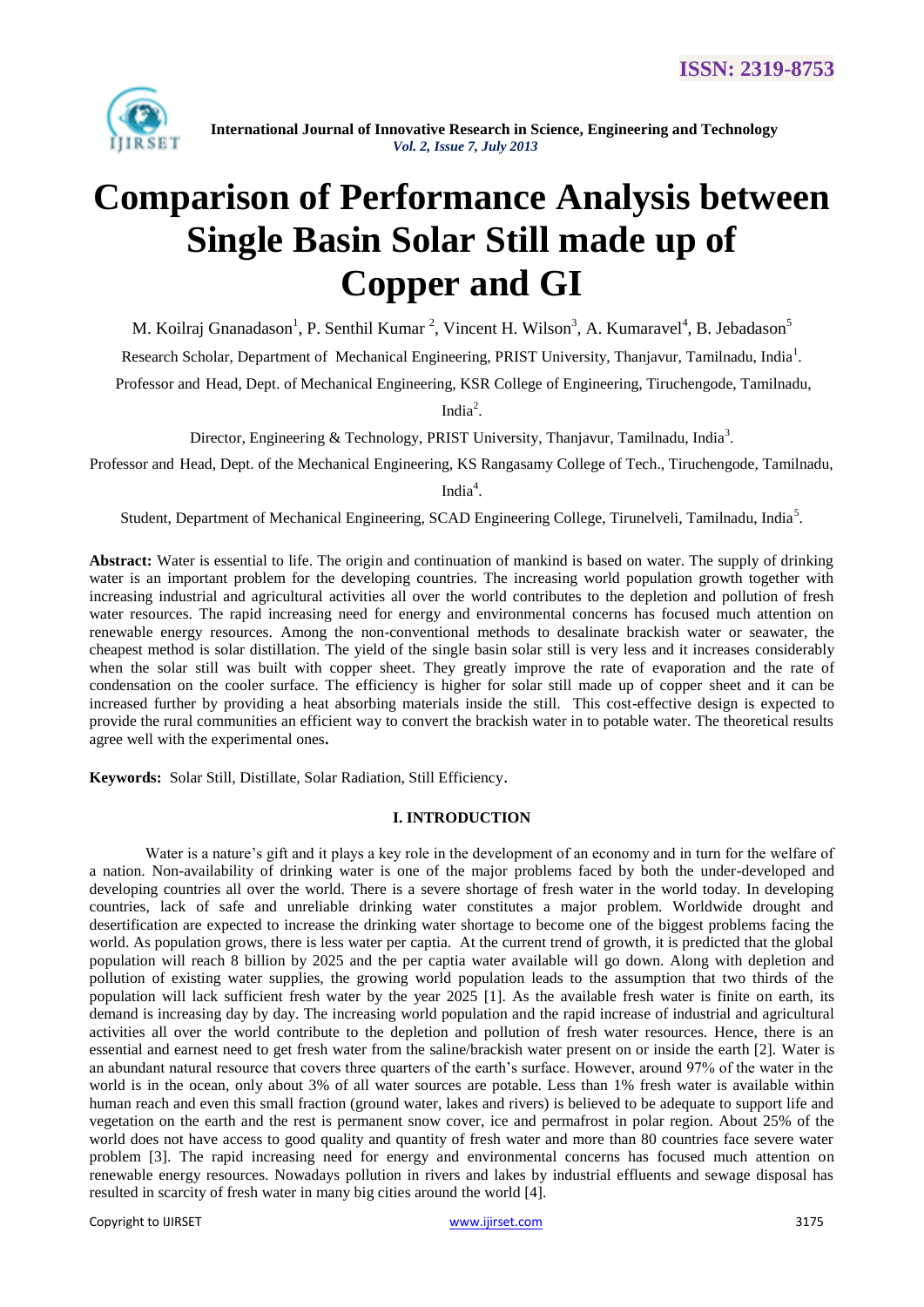

Remote and arid regions depend on underground water for drinking. On the other hand, the surface water (rivers and lakes) pollution caused by industrial and agricultural wastes and the large amount of sewage, limits the suitability of many available fresh water and resources. Unfortunately underground water is not always considered to be fresh drinking water; instead it is called brackish water. The salinity of brackish water varies with locations. In such cases, fresh water has to be either transported for long distances or connected with an expensive distribution water network at extremely high cost for a small population [5]. Excess brackishness causes the problem of taste, stomach problems and laxative effects. According to World Health Organization (WHO), the permissible limit of salinity in water is 500 ppm but most of the water available on earth has the salinity up to 10,000 ppm. This is accomplished by several desalination methods like reverse osmosis, electro dialysis, vapour compression, multistage flash distillation, multiple-effect distillation and solar distillation, which are used for purification of water [6].

The use of solar energy is more economical than the use of fossil fuel in remote areas having low population densities, low rain fall and abundant available solar energy. Solar stills are highly reliable and they can easily provide us with the necessary daily amount of drinking water for the water scare and drought areas like Africa, Asian countries etc. Also it is simple and has no moving parts and maintenance free. The problem of solar stills is the low productivity. Different techniques were used to enhance the output of the stills. In this context, distilled water evaporation rate is improved by making solar still basin on Copper sheet instead of Galvanized Iron sheet. The rate of heat transfer to water in the still made up of Copper is more and hence the increase in efficiency. The attempts are also made to increase the productivity of water by painting black coating inside the still basin made up of Copper sheet.

## **II. LITERATURE REVIEW**

Water has been recognized as a basic human right. Large quantities of fresh water are required in many parts of the world for agricultural, industrial and domestic uses. The utilization of renewable energy offers a wide range of exceptional benefits and expected to have a flourishing future and an important role in the domain of brackish and seawater desalination in developing countries [7]. Fortunately, the regions in most need of additional fresh water are those with the most intense solar radiation. For this reason thermal solar energy in desalination processes should be the most promising application of renewable energies to seawater desalination [8]. Many solar distillation systems were developed over the years using the above principle for water purification in many parts of the world. For smaller communities with less consumption rates and greater distances from the water supply network, savings can be more evident. As of today, nearly one fourth of mankind is suffering from inadequate fresh water supply [9].

## *A. Conventional Solar Still*

The conventional solar still is an airtight basin of rectangular shape made from galvanized iron or cast iron and covered by glass to trap the solar energy inside the still. The condensed vapour at the interior surface of the glass is collected at the glass bottom. Solar stills can solve part of the problem in those areas where solar energy is available [10]. A solar still is a low-tech way of distilling water, powered by the heat from the sun. A solar still operates similar to the natural hydrologic cycle of evaporation and condensation. In the conventional solar still, saline water is stored in the basin of still, and the sun rays are passed through the glass cover to heat the water in the basin and the water gets evaporated and it leaves all contaminates and microbes in the basin. The purified water vapour condenses on the inner side of the glass, runs through the lower side of the still and then gets collected in a closed container. By considering the various factors affecting the productivity of the solar still, various modifications are being made to enhance the productivity of the solar still.

#### **III. EXPERIMENTAL SETUP**

Copyright to IJIRSET [www.ijirset.com](http://www.ijirset.com/) 3176 In this context, two single basin solar still of same size 900x300x50mm and 2 mm thick made up of GI and Copper sheet were fabricated by sheet metal work of bending and cutting. The shallow rectangular basin made up of GI or Cooper sheet, was placed inside the outer box. The outer box made by plywood. Thermo cool of 2.5 cm thickness with thermal conductivity of 0.045W/mK is used as an insulating material to reduce the heat losses from the bottom and the side walls of the solar still. The bottom of the basin is usually painted black to absorb the sun's heat which in turn increases the evaporation rate. The top of the basin is covered with a glass of 5 mm thick. The glass has been mounted at an angle of  $9^\circ$  equal to the latitude of Nazareth, to ensure maximum transmission of solar radiation into the still as well as enabling condensed vapor to trickle down the trough built in the still basin. Provision is made to supply water to the still and to collect the condensate from the still. The edges of the glass are sealed so that the entire basin becomes air tight. Consequently, the water gets heated, leading to an increased difference of water and glass cover temperatures.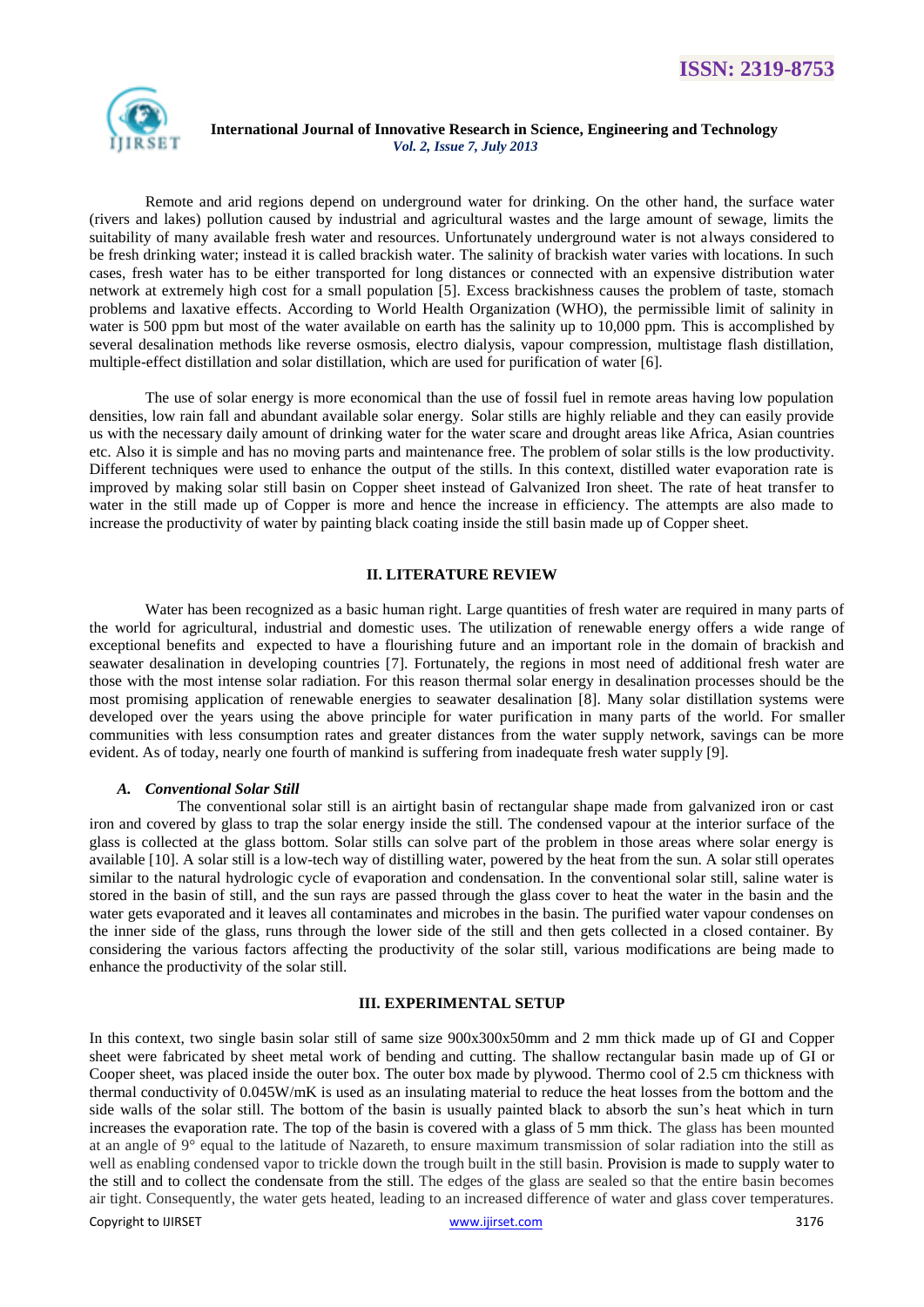

Iron – Constantant J type Thermocouples were installed to measure the glass cover temperature, the vapour temperature, the water temperature and the ambient temperature. Solarimeter is used to measure the solar intensity. The wind speed is measured by an Anemometer.

## *A. Design Specification*

The materials selection and design specification of the solar still is shown in **Table I**. The cover is sealed tightly using silicon sealant to reduce the vapor leakage. Sealant should remain resilient at very low temperatures, low cost, durable and easily applicable.

| <b>TABLE I</b>       |  |  |  |
|----------------------|--|--|--|
| <b>SPECIFICATION</b> |  |  |  |

| Parts            | <b>Size</b>                                   | Material              | Purpose                   |  |
|------------------|-----------------------------------------------|-----------------------|---------------------------|--|
| Still outer box  | 1050 X 350 X 430mm                            | Plywood (Water Proof) | Low cost and availability |  |
| Still Basin      | 900 X 300 X 50 mm                             | Galvanized Iron Sheet | Low cost and stability    |  |
|                  | Thickness 1.5mm                               | Copper Sheet          | High Thermal conductivity |  |
| <b>Top Cover</b> | $1175 \text{ X } 320 \text{ X } 5 \text{ mm}$ | Glass                 | High transmitivity        |  |
| Insulation       | 25mm thick                                    | Thermo cool           | Insulation, economical    |  |

## *B. Solar still made up of GI sheet*

**Fig. 1** shows an experimental setup of a solar still, made up of Galvanized Iron sheet. After releasing the latent heat, the condensed water vapor trickles down the inclined glass cover to an interior collection trough from there it is collected into the storage container through distilled output collection port. Purified drinking water is collected from the distilled output collector.



Fig. 1 Solar Still made up of GI Sheet

## *C. Solar Still made up of Copper Sheet*

Another still basin made up of Copper, painted black at the inside bottom is fabricated for the same specifications as shown in the **Fig. 2**. The Copper has higher thermal conductivity of 401 W/mK which is comparatively higher than G.I Sheet. Therefore the rate of heat transfer to water in the still is more. Thus the water temperature will be increased. Due to this evaporation rate of water will also be increased.



Fig. 2 Solar Still made up of Copper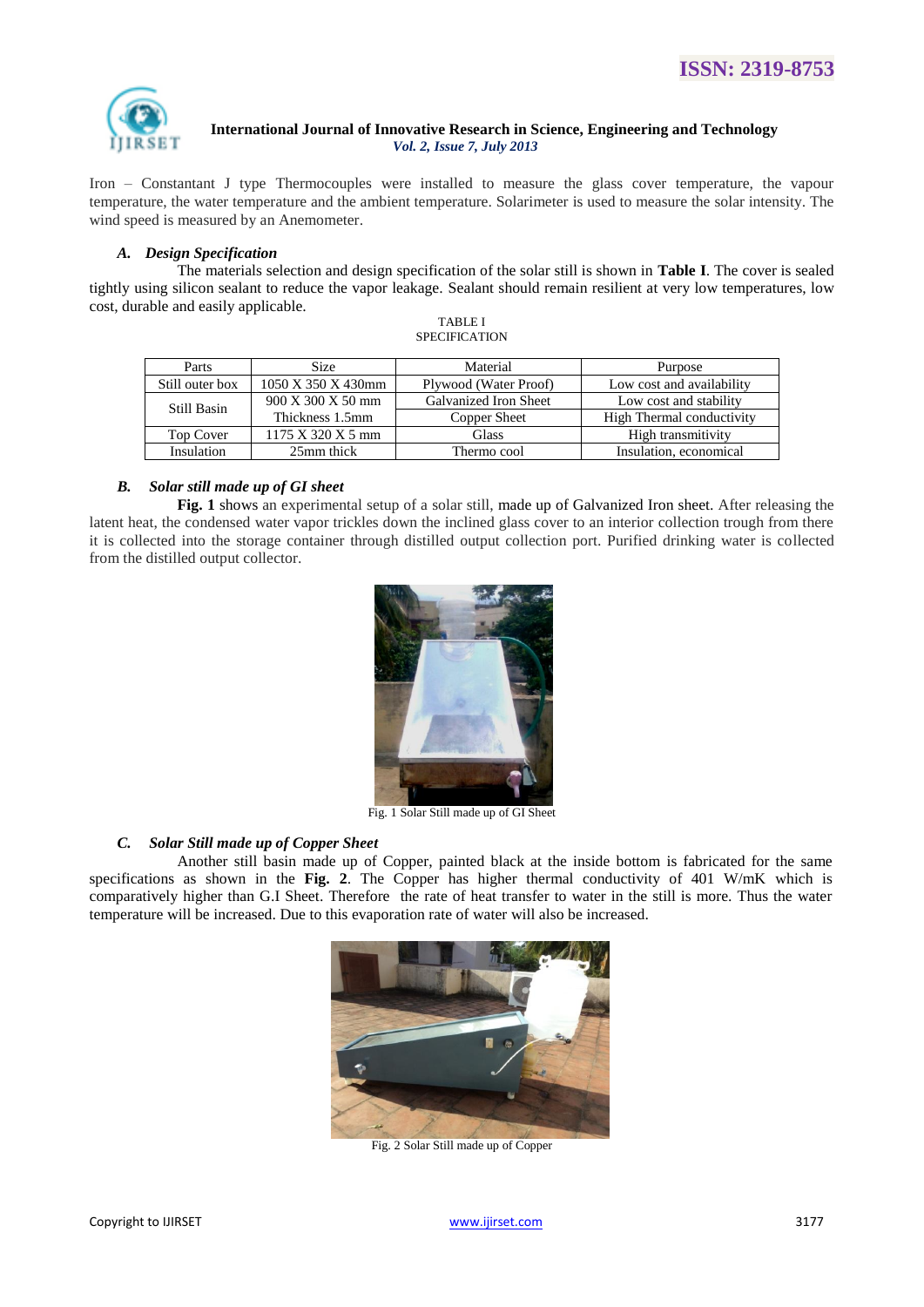

# **IV. EXPERIMENTAL ANALYSIS FOR SOLAR STILL MADE UP OF GI SHEET**

#### *A. Measurements*

The solar still made up of Galvanized Iron sheet, inside bottom black paint coated is operated at ambient conditions from 7:00 am to 7:00 pm during the months of April and May 2012. The measurements of the temperatures, solar radiation intensity, and the production of distilled water are taken hourly to study the effect of each parameter on the still productivity. In this study various operating conditions have been examined such as; different water depth, insulation thickness, ambient temperature and salt concentrations. The variables such as  $T_g$ in,  $T_g$ out,  $T_a$ ,  $T_w$ ,  $T_p$  and productivity are measured hourly. The total productivity and solar Intensity for each day are also measured. Also, different experimental tests are carried out at different ambient conditions. The wind speed is found to be around 2-4 m/s.

#### **B.** *Experimental Readings*

The water level in the solar basin is maintained to a level of 1 cm and the salt concentration 0%. The hour by hour reading is tabulated in the **Table II.** The productivity rate varies as time passes from the early morning until late afternoon. In the morning, the temperature of water is low; therefore it needs high energy to change its phase from saturated liquid to saturated vapour phase. The results show that temperature and required heat are inversely proportional. The same measurement process is repeated for various parameters to find out the performance of the solar still by varying the salt concentrations of the water inside the solar still. Readings are tabulated for the different salt concentrations for the same water level inside the solar still and graphs are drawn. The readings are very low in values when compared to the water having 0% salt concentration for the same water level. It also shows that the higher the salt concentrations the lower will be the productivity.

The same measurement process is repeated to find out the performance of the solar still by varying the water level inside the solar still. The water level inside the still is increased from 1 cm, 3 cm and 5 cm. Readings are tabulated for the different water level for the same salt concentrations inside the solar still. If the water level inside the still is increased, the heat received from the solar radiation is spent for heating large quantity of water. So that water temperature inside the basin is decreased and in turn the amount of water evaporated is lowered. Therefore higher the water level, lower will be the distillate collected. Hence, there is a decrease in efficiency of the still for the incident solar radiation. This shows that the lower the distillate collected for the increase in water level.

#### *C. Discussion on Results*

*1) Productivity Vs Time with various concentrations:* For a solar still made up of galvanized iron sheet, graphs are drawn for Productivity and Time for various concentrations of 0 %, 10 % and 20% and where different depths of water level of 1cm and 5 cm. It reveals an increase in the productivity for minimum depths of water level as shown in **Fig. 3** and it decreases with increase in water level as shown in **Fig. 4**. It also shows that the lower the salt concentrations the higher will be the productivity as shown in **Fig. 3, Fig. 4**.



2) *Productivity Vs Time with different levels of water:* For a solar still made up of galvanized iron sheet graphs are drawn for Productivity and Time for different depths of water level of 1cm, 3cm and 5cm for various concentrations of 0 % and 20%. It reveals an increase in the productivity for the minimum depths of water level as shown in **Fig. 5** and **Fig. 6**. It also shows that the lower the salt concentrations the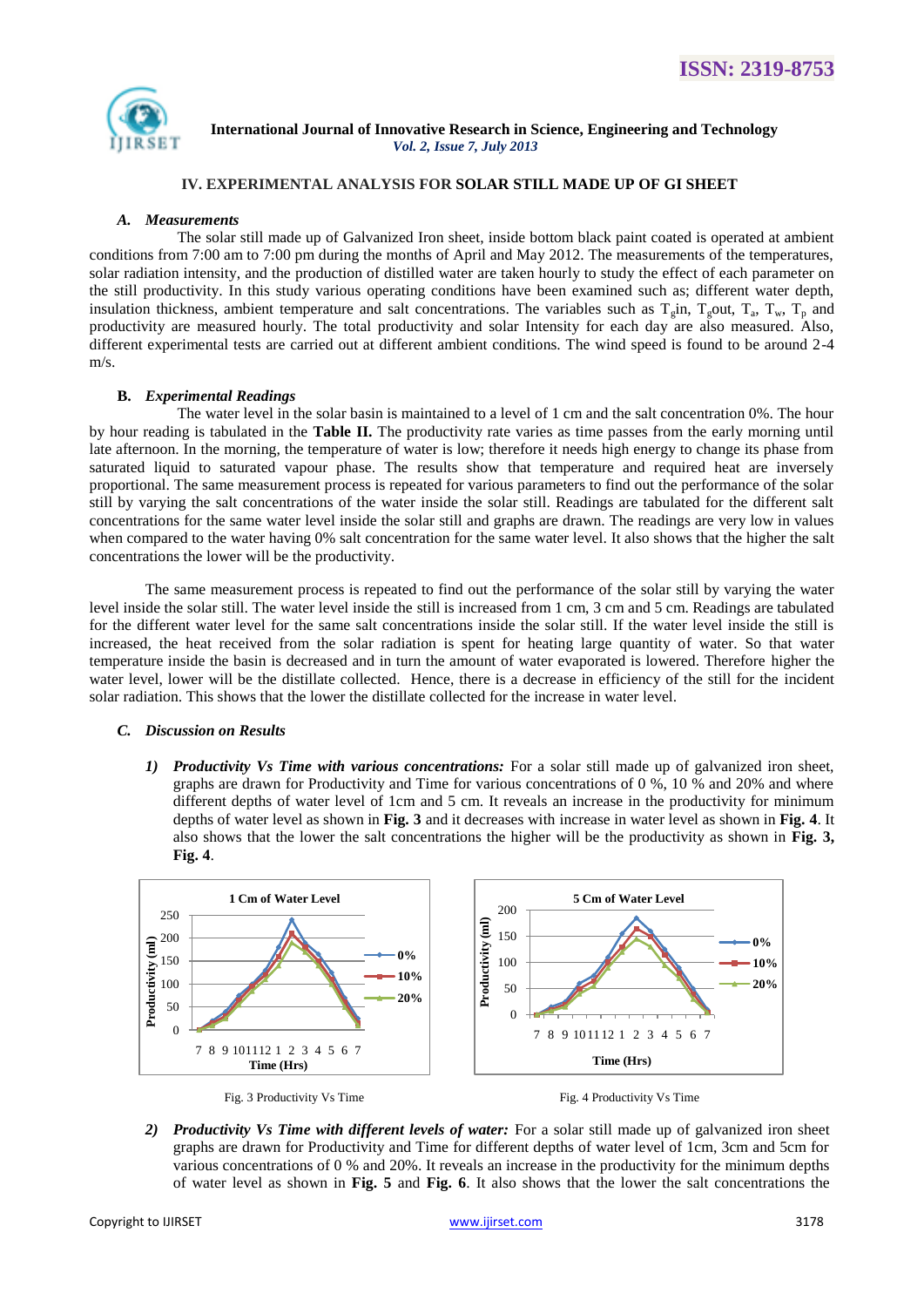

higher will be the productivity as shown in **Fig. 5** and it decreases with increase in the salt concentrations as shown in **Fig. 6.**



## **V. EXPERIMENTAL ANALYSIS FOR SOLAR STILL MADE UP OF COPPER SHEET**

#### *A. Measurements*

A single basin solar still made up of copper sheet inside bottom black colour coated is fabricated and tested in the same way from 7:00 am to 7:00 pm during the months of April and May 2012. The same measurement processes is repeated to study the effect of each parameter on the still productivity for various operating conditions. The wind speed is found to be around 2-4 m/s. The average daily output was found to be 3 liters/day for basin area of  $0.27$  m<sup>2</sup> based on data. The optimized glass cover angle was  $9^0$ . The water level in the solar basin is maintained to a level of 1cm and 0% salt concentration. The hour by hour reading is tabulated in the below tabular column **Table II**. From this table, we infer that the output readings are very high in values when compared to the solar still made up of galvanized iron sheet for 0% salt concentration and 1 cm water level. The productivity rate varies as time passes from the early morning until late afternoon and the output of the solar still varies directly with the ambient temperature. The hourly output is maximum in the afternoon hours when the ambient the ambient temperature is at its daily peak.

## **B.** *Experimental Readings*

In this still, the productivity increases due to the increase in heat gain for water vaporization inside the still because copper conducts more heat compared to the still made up of Galvanized Iron. If the level of salt concentration is higher, the portion of incident solar radiation is wasted for heating the salt rather to heat the water inside the still. So that water temperature inside the basin is decreased and in turn the amount of water evaporated is lowered. Therefore, more the salt concentrations lower the distillate collected. Hence, there is a decrease in efficiency of the still for the incident solar radiation. The water temperature has a direct effect on the productivity whereas the depth of water increases from 1 cm to 3 cm and 5 cm, the daily still output decreases i.e. inversely proportional. The efficiency was calculated as 80 % higher when compared with the stills being used worldwide.

## *C. Discussion on Results*

*1) Productivity Vs Time with various Concentrations:* For a solar still made up of copper sheet, Graphs are drawn for Productivity and Time for various concentrations of 0 %, 10 % and 20% for different depths of water level of 1cm and 5 cm. It reveals an increase in the productivity for minimum depths of water level as shown in **Fig. 7** and it decreases with increase in water level as shown in **Fig. 8**. It also shows that the lower the salt concentrations the higher will be the productivity as shown in **Fig.7** and **Fig. 8.**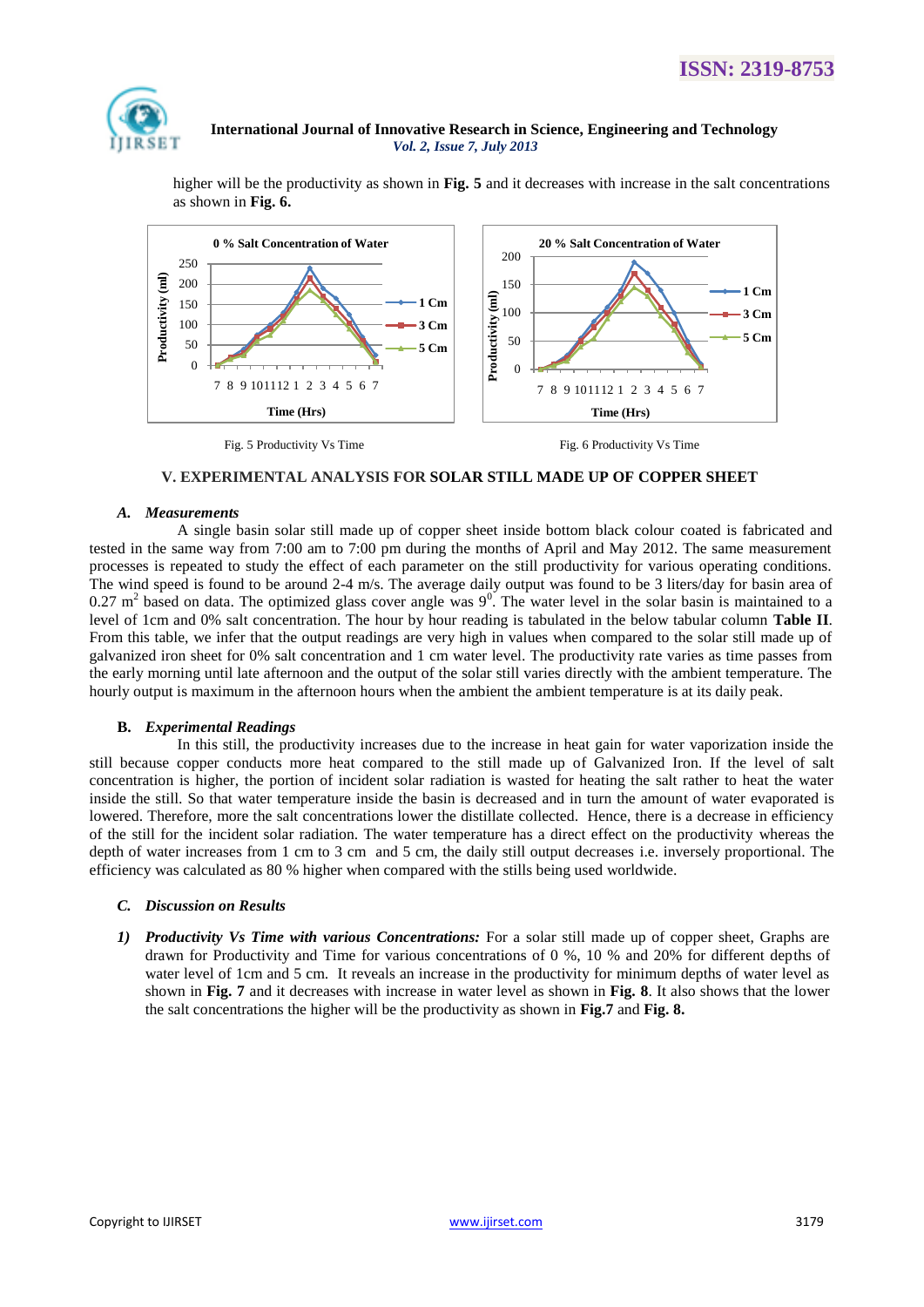

 **International Journal of Innovative Research in Science, Engineering and Technology** *Vol. 2, Issue 7, July 2013*



Fig. 7 Productivity Vs Time Fig. 8 Productivity Vs Time





Fig. 9 Productivity Vs Time Fig. 10 Productivity Vs Time

For a solar still made up of copper sheet, Graphs are drawn for Productivity and Time for various concentrations of 0 % and 20% and where different depths of water level of 1cm ,3cm and 5cm. as shown in **Fig. 9** and **Fig. 10.** It reveals an increase in the productivity for minimum depths of water level as shown in **Fig. 9**. It also shows that the higher the salt concentrations the will be lower the productivity as shown in **Fig. 10.**

# **VI. COMPARISON BETWEEN SOLAR STILLS MADE UP OF GI SHEET VS COPPER**

In this work, the performance of a solar still made up of copper sheet is compared to the still made up of galvanized iron sheet as shown in the **Table II**. Both the stills are coated with black painting inside the bottom of the basin to increase the temperature of the water in the basin by absorbing all the incident solar radiation. A single basin solar still made up Galvanized Iron sheet has low yield of 1360 ml/day and 30 % efficiency. But, for the still made up of copper sheet, the productivity is increased further due to the increase in heat gain for vaporization of water inside the still. Copper has higher thermal conductivity and it conducts more heat. Due to this, the amount of distillate collected in this still is higher (2490 ml/day) and hence the increase in efficiency by 80 % when compared to the still made up of Galvanized Iron sheet for the same basin area, coated with black painting inside the still. The annual yield is at its maximum when the condensing glass cover inclination is equal to the latitude of the place.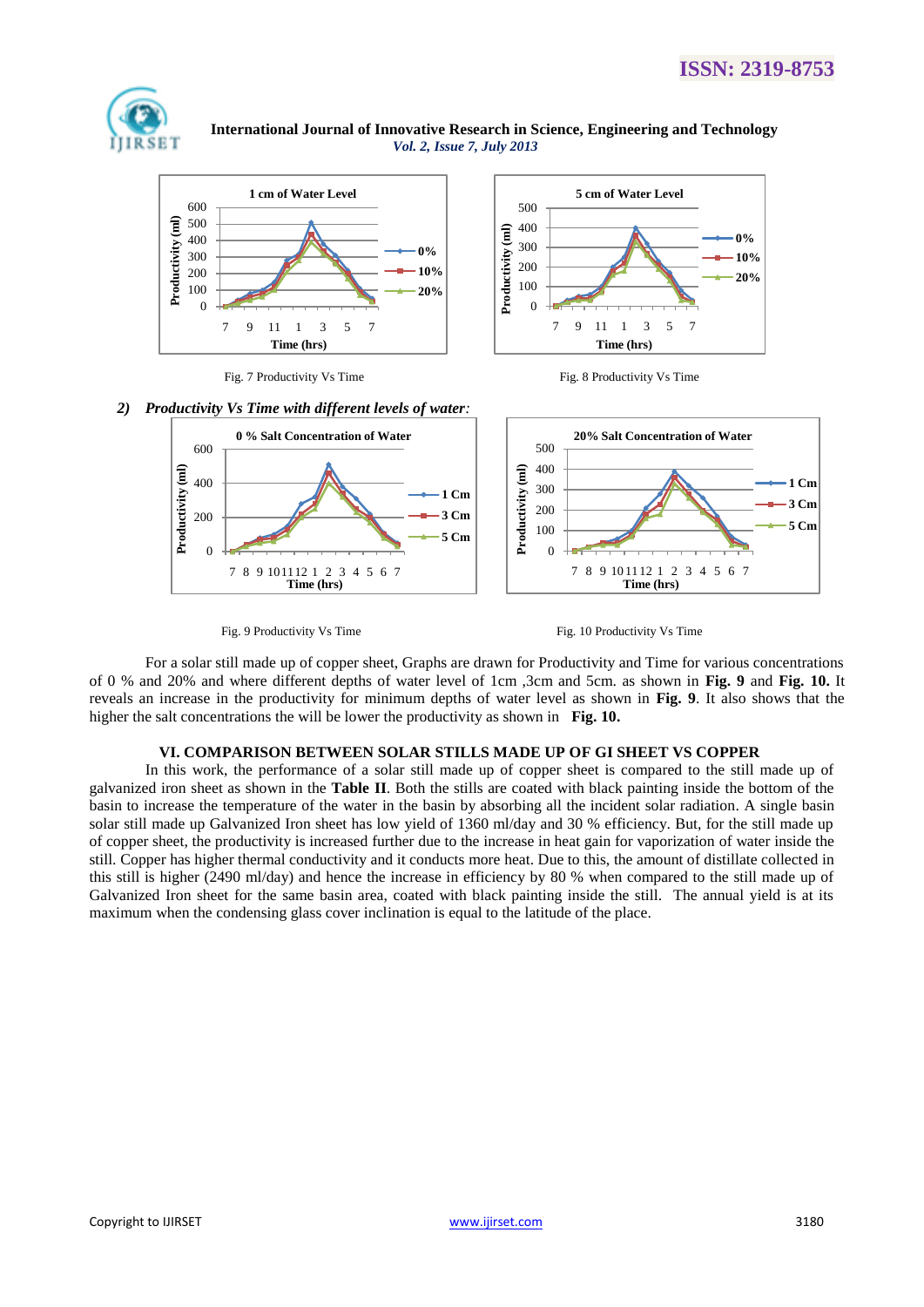

TABLE II GI SHEET Vs COPPER SOLAR STILLS (1Cm WATER LEVEL 0% SALT CONCENTRATION)

| <b>Time Duration</b> | <b>DBT</b>  | <b>WBT</b>  | <b>Wind Velocity</b> | <b>Solar Intensity</b> |                 | <b>Water Collection in ml</b> |
|----------------------|-------------|-------------|----------------------|------------------------|-----------------|-------------------------------|
| Hour                 | $\rm ^{0}C$ | $\rm ^{0}C$ | m/s                  | W/m <sup>2</sup>       | <b>GI</b> still | <b>Copper Still</b>           |
| 07a.m-08a.m          | 28          | 25          | 0.9                  | 850                    | 20              | 50                            |
| 08a.m-09a.m          | 30          | 26          |                      | 1000                   | 40              | 80                            |
| $09a.m-10a.m$        | 32          | 27          | л.                   | 1250                   | 75              | 120                           |
| $10a.m-11a.m$        | 34          | 27          | 0.7                  | 1275                   | 100             | 200                           |
| $11a.m-12a.m$        | 35          | 28          | 4.5                  | 340                    | 130             | 260                           |
| $12p.m-13p.m$        | 36          | 27          | 0.5                  | 1143                   | 180             | 300                           |
| $13p.m-14p.m$        | 37          | 27          | 2.1                  | 1060                   | 240             | 330                           |
| $14p.m-15p.m$        | 36.5        | 28          | 1.8                  | 338                    | 190             | 380                           |
| $15p.m-16p.m$        | 36          | 27          | 2.5                  | 750                    | 165             | 320                           |
| $16p.m-17p.m$        | 33          | 25          | 2.3                  | 1100                   | 125             | 240                           |
| $17p.m-18p.m$        | 31          | 24          | 2.5                  | 904                    | 70              | 130                           |
| 18p.m-19p.m          | 28          | 23          | 2.0                  | 700                    | 25              | 80                            |

# *A. Productivity Vs Time for Copper Still Vs GI Still*

For a solar still made up of copper solar stills made up of GI sheet and Copper sheet, Graph is drawn for Productivity and Time for the water level of 3cm for salt concentration of 10 %. The productivity is higher for the copper still when compared with the still made up of GI sheet as shown in **Fig. 11.**



Fig. 11 Productivity Vs Time for Copper Still Vs GI Still

# **VII. COST ESTIMATION**

The overall cost of the experimental setup is given in **Table III.**

#### TABLE III COST ESTIMATION

| Sl. No                      | <b>Description</b>            | <b>Amount Rs.</b><br>(GI) | <b>Amount Rs.</b><br>(Copper) |
|-----------------------------|-------------------------------|---------------------------|-------------------------------|
|                             | Basin material (GI or Copper) | 2000                      | 4900                          |
| $\mathcal{D}_{\mathcal{L}}$ | Plywood                       | 1200                      | 1200                          |
| $\mathcal{R}$               | Glass                         | 550                       | 550                           |
|                             | Supply tank with accessories  | 400                       | 400                           |
| 5                           | Collecting tank               | 600                       | 600                           |
| 6                           | Thermocool                    | 250                       | 250                           |
| 7                           | Labour charges                | 500                       | 500                           |
| 8                           | Over head charges             | 500                       | 500                           |
|                             | Total                         | Rs.6000                   | Rs.8900                       |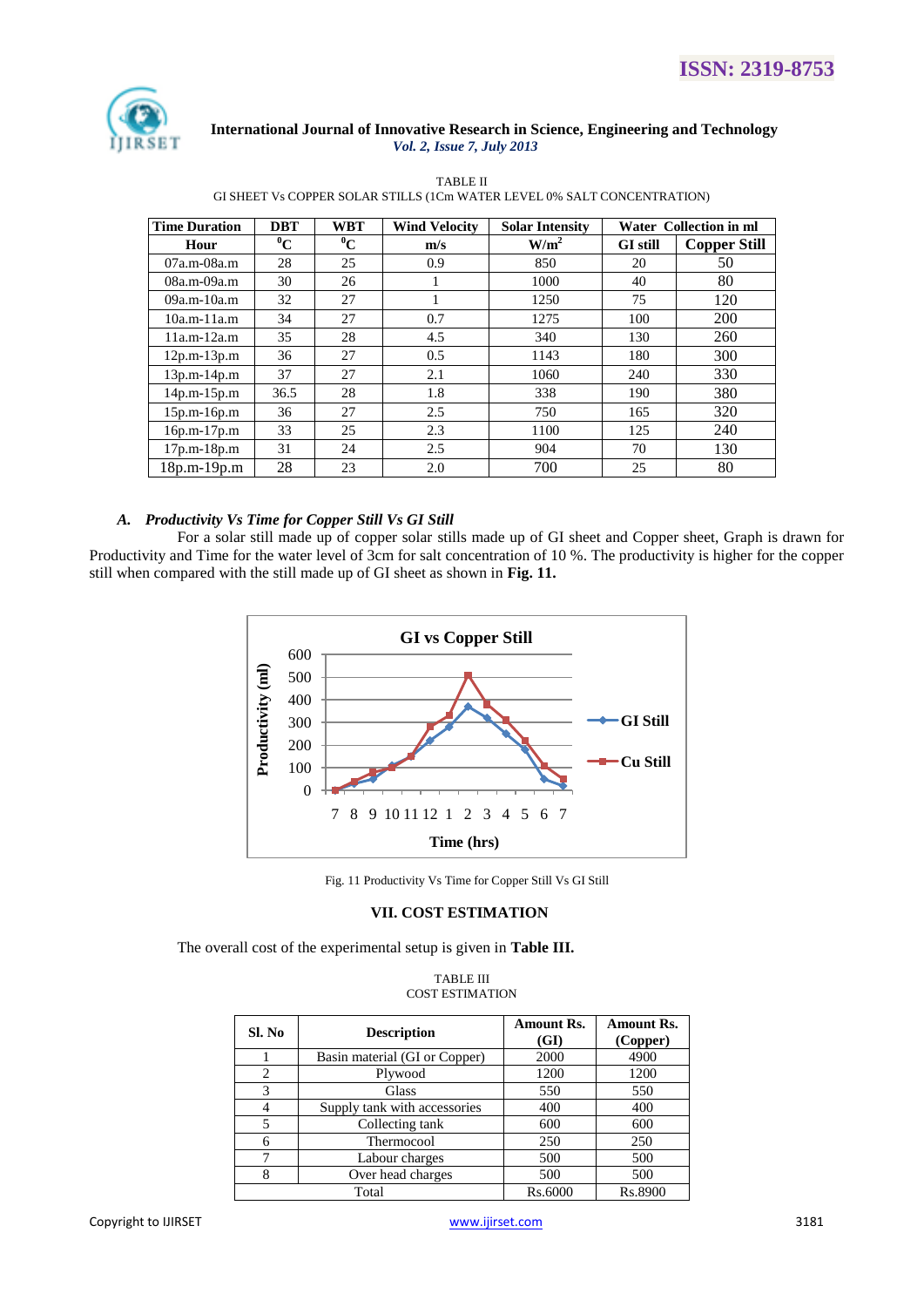

#### *A. Economic Analysis*

The payback period of the solar still setup depends on overall cost of fabrication, maintenance cost, operating cost and cost of feed water. The payback period for both the stills is less than 1 Year.

#### **VII. THEORETICAL ANALYSIS**

The energy received by the saline water in the still I (t) solar radiation and Q  $_{cb-w}$  convective heat transfer between basin and water are equal to the summation of energy lost by  $Q_{cw-g}$  convective heat transfer between water and glass, Q  $_{rw-g}$  radiative heat transfer between water and glass, Q  $_{ew-g}$  evaporative heat transfer between water and glass and energy gained by the saline water:

$$
I(t)a_wA_w + Q_cb - w = Q_cw - g + Q_rw - g + Q_ew - g + m_wc_{pw}dT_w/dt
$$

Following Dunkle (1961),

the rate energy lost from water surface by evaporation per m<sup>2</sup> is given by  $q_{ew} = 0.0163 h_{cw} (P_w - P_g)$ 

$$
q_{ew} = 0.0163 h_{cw} (P_w - P_g)
$$
  

$$
Nu = \frac{h_{cw}d}{k} = C.(Gr. Pr)^n
$$

The hourly distillate output per  $m^2$  from distiller unit is given by

$$
m_w = \frac{q_{ew}}{L} X 3600 = 0.0163(P_w - P_g)(\frac{k}{d})(\frac{3600}{L})C(GrPr)^n \quad \frac{m_w}{R} = C(GrPr)^n
$$
  
\n
$$
R = 0.0163(P_w - P_g)(\frac{k}{d})(\frac{3600}{L})
$$
  
\nwhere

 $P_w$  =Partial pressure of saturated water

 $P_g$ = Partial pressure of glass saturated

 $h_{cw}$ =heat loss coefficient by convection from water surface to glass (W/m<sup>2</sup>K)

The still efficiency is defined as the ratio of heat energy used for vaporizing the water in the basin to the total Solar Intensity of radiation absorbed by the still. The daily efficiency ( $\eta_d$ ) is obtained by summing up the hourly condensate production  $(m_w)$ , multiplied by the latent heat of vaporization  $(h_{fg})$ , and divided by the daily average solar radiation (I) over the still area  $(A_s)$ .

The overall Thermal Efficiency of still ( $\eta$ ) is given by  $\eta = \frac{\sqrt{A}}{2} \frac{1}{A}$  $m_{\scriptscriptstyle w}$ *h s*  $w$ <sup>*M*</sup> $f$ <sub>g</sub> . .  $\overline{\sum}$  $\eta = \frac{\sum m_w . h_{f_g}}{\sum_{i=1}^{n} m_i}$  - ---------(16)

where,

m<sub>w</sub>=mass of distillate collected in kg/s  $A = Area$  of the basin in m<sup>2</sup>

 $I(t)$  = Solar radiation with respect to time W/m<sup>2</sup> and

 $L =$  Latent heat of vaporization in KJ/kg.

#### **VIII. CONCLUSION**

In this work, two solar stills made up of galvanized iron sheet and copper sheet of the same size were fabricated and experimentally tested. The productivity rate varies as time passes from the early morning until late afternoon. If the ambient temperature increases or the wind velocity decreases, the heat loss from solar still decreases resulting in higher distillation rate. In this innovative copper still the productivity is increased significantly because Copper has higher thermal conductivity and it conducts more heat to the water in the basin. The solar radiation is also absorbed by black paint coated inside bottom of the basin and thus increases the temperature of the water. Due to this, the amount of distillate collected in this still is higher (2490 ml/day) and hence the increase in efficiency by 80 % when compared to the still made up of Galvanized Iron sheet for the same basin area. The efficiency increases when the insulation thickness increases because of decrease in the heat loss from the still to the surroundings. The water temperature has a direct effect on the productivity. But if the depth of water increases, the daily still output decreases i.e. inversely proportional. There is an increase in the productivity for the minimum depths of water level because of lower thermal capacity and thus increase in water temperature. If the level of salt concentration is higher, then a portion of incident solar radiation is utilized for heating the salt rather to heat the water inside the still. So that water temperature inside the basin is decreased and in turn the amount of water evaporated is lowered. Therefore more the